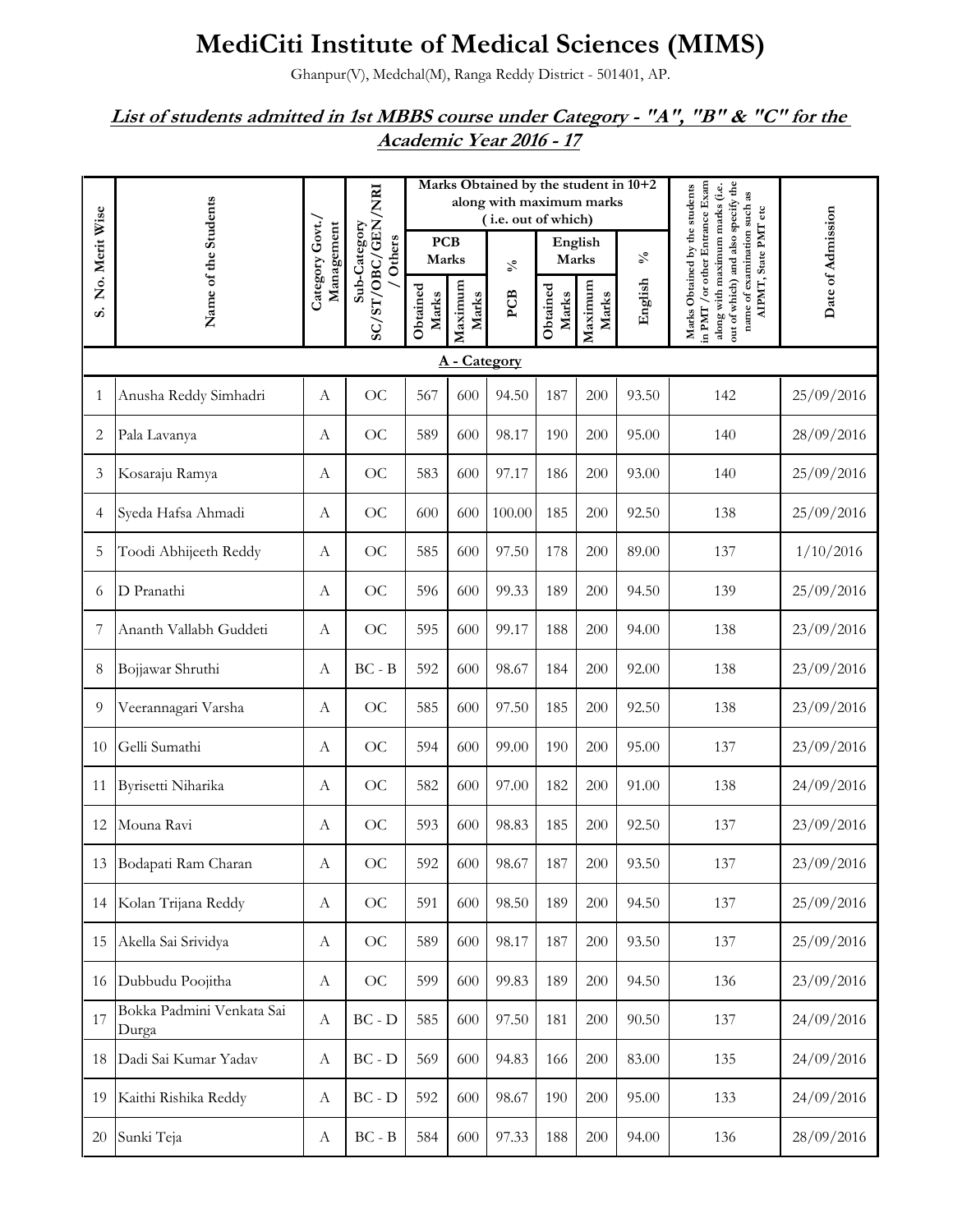|                | Name of the Students     |                               |                            |                     |                  | Marks Obtained by the student in 10+2<br>along with maximum marks<br>(i.e. out of which) |                   |                  |                 |                                                                                                                                                                                                  |                   |
|----------------|--------------------------|-------------------------------|----------------------------|---------------------|------------------|------------------------------------------------------------------------------------------|-------------------|------------------|-----------------|--------------------------------------------------------------------------------------------------------------------------------------------------------------------------------------------------|-------------------|
| No. Merit Wise |                          | Category Govt./<br>Management | Sub-Category<br>Others     | <b>PCB</b><br>Marks |                  | $\mathcal{S}_{\mathbf{0}}$                                                               | English<br>Marks  |                  | $\mathcal{N}_0$ |                                                                                                                                                                                                  |                   |
| S              |                          |                               | SC/ST/OBC/GEN/NRI          | Obtained<br>Marks   | Maximum<br>Marks | PCB                                                                                      | Obtained<br>Marks | Maximum<br>Marks | English         | in PMT / or other Entrance Exam<br>out of which) and also specify the<br>along with maximum marks (i.e.<br>Marks Obtained by the students<br>name of examination such as<br>AIPMT, State PMT etc | Date of Admission |
| 21             | Anurag Manney            | А                             | OC                         | 572                 | 600              | 95.33                                                                                    | 180               | 200              | 90.00           | 138                                                                                                                                                                                              | 28/09/2016        |
| 22             | Rohan Singh              | А                             | $BC - E$                   | 599                 | 600              | 99.83                                                                                    | 190               | 200              | 95.00           | 125                                                                                                                                                                                              | 30/09/2016        |
| 23             | Manish Shingade          | A                             | $BC - D$                   | 572                 | 600              | 95.33                                                                                    | 170               | 200              | 85.00           | 136                                                                                                                                                                                              | 28/09/2016        |
| 24             | Vemula Sindhuja          | A                             | $BC - B$                   | 592                 | 600              | 98.67                                                                                    | 182               | 200              | 91.00           | 134                                                                                                                                                                                              | 28/09/2016        |
| 25             | Vaitla Rishitha          | A                             | $BC - D$                   | 599                 | 600              | 99.83                                                                                    | 183               | 200              | 91.50           | 132                                                                                                                                                                                              | 23/09/2016        |
| 26             | Aanagouni Geetha         | A                             | $BC - A$                   | 563                 | 600              | 93.83                                                                                    | 188               | 200              | 94.00           | 125                                                                                                                                                                                              | 27/09/2016        |
| 27             | Ekkurthi Manisha         | A                             | $BC - B$                   | 561                 | 600              | 93.50                                                                                    | 178               | 200              | 89.00           | 131                                                                                                                                                                                              | 24/09/2016        |
| 28             | Sri Latha Thamannagari   | А                             | $BC - B$                   | 572                 | 600              | 95.33                                                                                    | 176               | 200              | 88.00           | 134                                                                                                                                                                                              | 24/09/2016        |
| 29             | Chellumalla Vinay        | A                             | $BC - B$                   | 594                 | 600              | 99.00                                                                                    | 189               | 200              | 94.50           | 134                                                                                                                                                                                              | 23/09/2016        |
| 30             | Eppalapally Akhil Kumar  | A                             | $BC - D$                   | 570                 | 600              | 95.00                                                                                    | 186               | 200              | 93.00           | 133                                                                                                                                                                                              | 23/09/2016        |
| 31             | Thummalapalli Shirisha   | A                             | $BC - D$                   | 592                 | 600              | 98.67                                                                                    | 189               | 200              | 94.50           | 131                                                                                                                                                                                              | 24/09/2016        |
| 32             | Vijayasaradhi Gayathri   | A                             | $BC - B$                   | 574                 | 600              | 95.67                                                                                    | 188               | 200              | 94.00           | 133                                                                                                                                                                                              | 23/09/2016        |
| 33             | Chilakalapudi Saitejaswi | A                             | $BC - A$                   | 525                 | 600              | 87.50                                                                                    | 188               | 200              | 94.00           | 129                                                                                                                                                                                              | 25/09/2016        |
| 34             | Manchanpally Pravalika   | A                             | $BC - A$                   | 592                 | 600              | 98.67                                                                                    | 183               | 200              | 91.50           | 123                                                                                                                                                                                              | 24/09/2016        |
| 35             | Vandana Thummala         | A                             | $BC - A$                   | 562                 | 600              | 93.67                                                                                    | 186               | 200              | 93.00           | 125                                                                                                                                                                                              | 25/09/2016        |
| $36\,$         | Shaik Salman             | А                             | $BC - B$                   | 553                 | 600              | 92.17                                                                                    | 181               | 200              | 90.50           | 131                                                                                                                                                                                              | 28/09/2016        |
| 37             | Gonu Raja Sekhar         | $\boldsymbol{A}$              | $\operatorname{ST}$        | 502                 | 600              | 83.67                                                                                    | 171               | 200              | 85.50           | 120                                                                                                                                                                                              | 24/09/2016        |
| 38             | Lunavath Sai Krishna     | A                             | $BC - A$                   | 584                 | 600              | 97.33                                                                                    | 181               | 200              | 90.50           | 120                                                                                                                                                                                              | 24/09/2016        |
| 39             | Murari Jahnavi           | $\boldsymbol{A}$              | $\ensuremath{\mathrm{ST}}$ | 576                 | 600              | 96.00                                                                                    | 190               | 200              | 95.00           | 122                                                                                                                                                                                              | 24/09/2016        |
| 40             | Tejavath Sai Priya       | A                             | $\ensuremath{\mathbf{SC}}$ | 542                 | 600              | 90.33                                                                                    | 156               | 200              | 78.00           | 116                                                                                                                                                                                              | 23/09/2016        |
| 41             | Amarlapudi Veena Mary    | $\boldsymbol{A}$              | <b>SC</b>                  | 588                 | 600              | 98.00                                                                                    | 186               | 200              | 93.00           | 118                                                                                                                                                                                              | 24/09/2016        |
| 42             | Pasula Meghana           | $\boldsymbol{\mathrm{A}}$     | $\ensuremath{\mathbf{SC}}$ | 565                 | 600              | 94.17                                                                                    | 183               | 200              | 91.50           | 118                                                                                                                                                                                              | 25/09/2016        |
| 43             | Gedam Prachi             | A                             | <b>SC</b>                  | 563                 | 600              | 93.83                                                                                    | 181               | 200              | 90.50           | 116                                                                                                                                                                                              | 24/09/2016        |
| 44             | Kanagalla Mary Shalini   | $\boldsymbol{A}$              | SC                         | 584                 | 600              | 97.33                                                                                    | 188               | 200              | 94.00           | 117                                                                                                                                                                                              | 24/09/2016        |
| 45             | Talari Shivani           | $\boldsymbol{A}$              | $\ensuremath{\mathsf{SC}}$ | 572                 | 600              | 95.33                                                                                    | 182               | 200              | 91.00           | 115                                                                                                                                                                                              | 24/09/2016        |
|                |                          |                               |                            |                     |                  |                                                                                          |                   |                  |                 |                                                                                                                                                                                                  |                   |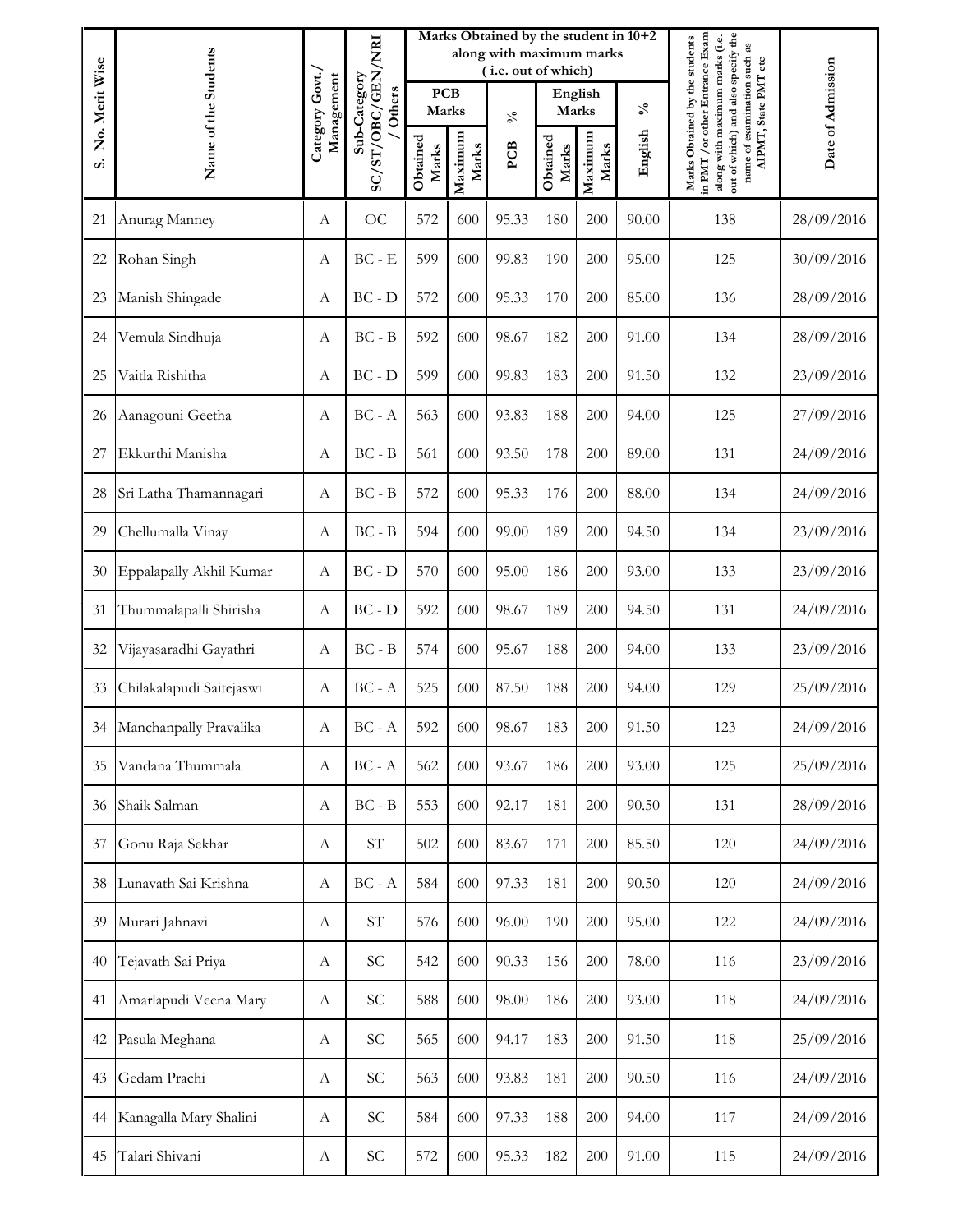|                | Name of the Students                |                  |                                          |                     |                  | Marks Obtained by the student in 10+2<br>along with maximum marks<br>(i.e. out of which) |                   |                  |                 |                                                                                                                                                                          |                   |
|----------------|-------------------------------------|------------------|------------------------------------------|---------------------|------------------|------------------------------------------------------------------------------------------|-------------------|------------------|-----------------|--------------------------------------------------------------------------------------------------------------------------------------------------------------------------|-------------------|
| No. Merit Wise |                                     | Category Govt./  | Management<br>Sub-Category<br>Others     | <b>PCB</b><br>Marks |                  | $\mathcal{S}_{\mathbf{0}}$                                                               | English<br>Marks  |                  | $\mathcal{S}_0$ | AIPMT, State PMT etc                                                                                                                                                     | Date of Admission |
| S              |                                     |                  | SC/ST/OBC/GEN/NRI                        | Obtained<br>Marks   | Maximum<br>Marks | PCB                                                                                      | Obtained<br>Marks | Maximum<br>Marks | English         | in PMT / or other Entrance Exam<br>out of which) and also specify the<br>along with maximum marks (i.e.<br>Marks Obtained by the students<br>name of examination such as |                   |
| 46             | Ganta Sai Shivani                   | А                | $BC - D$                                 | 592                 | 600              | 98.67                                                                                    | 189               | 200              | 94.50           | 131                                                                                                                                                                      | 1/10/2016         |
| 47             | Insha Farooqi                       | А                | BC-E                                     | 579                 | 600              | 96.50                                                                                    | 185               | 200              | 92.50           | 120                                                                                                                                                                      | 7/10/2016         |
| 48             | Mohammed Faisal Akram               | А                | BC-E                                     | 583                 | 600              | 97.17                                                                                    | 181               | 200              | 90.50           | 122                                                                                                                                                                      | 7/10/2016         |
| 49             | Huda Mahevish Fathima               | $\boldsymbol{A}$ | BC-E                                     | 591                 | 600              | 98.50                                                                                    | 187               | 200              | 93.50           | 119                                                                                                                                                                      | 7/10/2016         |
| 50             | D Nimisha Varma                     | А                | $BC - B$                                 | 492                 | 600              | 82.00                                                                                    | 170               | 200              | 85.00           |                                                                                                                                                                          | 7/10/2016         |
|                |                                     |                  |                                          |                     |                  | <b>B</b> - Category Management Quota                                                     |                   |                  |                 |                                                                                                                                                                          |                   |
| 51             | P Sri Lalitha Vaishnavi             | B                |                                          | 525                 | 600              | 87.50                                                                                    | 188               | 200              | 94.00           |                                                                                                                                                                          |                   |
| 52             | G. Aditya Rao                       | $\, {\bf B}$     | OC                                       |                     | 600              | 0.00                                                                                     |                   | 200              | 0.00            |                                                                                                                                                                          |                   |
| 53             | Vaibhav Dudeja                      | B                |                                          |                     | 600              | 0.00                                                                                     |                   | 200              | 0.00            |                                                                                                                                                                          |                   |
| 54             | Yalakala Saimohan Reddy             | B                |                                          |                     | 600              | 0.00                                                                                     |                   | 200              | 0.00            |                                                                                                                                                                          |                   |
| 55             | Tula Sreejanya                      | B                | $BC - D$                                 |                     | 600              | 0.00                                                                                     |                   | 200              | 0.00            |                                                                                                                                                                          |                   |
| 56             | Vaibhav Anand                       | B                | OC                                       |                     | 600              | 0.00                                                                                     |                   | 200              | 0.00            |                                                                                                                                                                          |                   |
| 57             | Yalamanchili Sailikhita             | B                | OC                                       |                     | 600              | 0.00                                                                                     |                   | 200              | 0.00            |                                                                                                                                                                          |                   |
| 58             | Syed Abdul Kareem                   | B                | OC                                       |                     | 600              | 0.00                                                                                     |                   | 200              | $0.00\,$        |                                                                                                                                                                          |                   |
| 59             | Ram Prasanjith Reddy<br>Bollampalli | $\bf{B}$         | OC                                       |                     | 600              | 0.00                                                                                     |                   | 200              | 0.00            |                                                                                                                                                                          |                   |
| 60             | Pappu Lakshmi Lavanya               | $\bf{B}$         | $\rm OC$                                 |                     | 600              | 0.00                                                                                     |                   | 200              | $0.00\,$        |                                                                                                                                                                          |                   |
| 61             | Nikhila Singh                       | $\, {\bf B}$     | $\rm OC$                                 |                     | 600              | 0.00                                                                                     |                   | 200              | $0.00\,$        |                                                                                                                                                                          |                   |
| 62             | Aashrita Reddy Kallam               | $\, {\bf B}$     | $\rm OC$                                 |                     | 600              | 0.00                                                                                     |                   | 200              | 0.00            |                                                                                                                                                                          |                   |
| 63             | Tata Revanth Satya Kumar            | B                | $BC - B$                                 |                     | 600              | 0.00                                                                                     |                   | 200              | 0.00            |                                                                                                                                                                          |                   |
| 64             | Sushma Yarlagadda                   | $\, {\bf B}$     | OC                                       |                     | 600              | 0.00                                                                                     |                   | 200              | $0.00\,$        |                                                                                                                                                                          |                   |
| 65             | Avinandan Kumar                     | $\, {\bf B}$     | $\rm OC$                                 |                     | 600              | 0.00                                                                                     |                   | 200              | 0.00            |                                                                                                                                                                          |                   |
| 66             | Polavarapu Sunetri                  | $\, {\bf B}$     | Kamma                                    |                     | 600              | 0.00                                                                                     |                   | 200              | 0.00            |                                                                                                                                                                          |                   |
| 67             | Simran Chandwani                    | $\, {\bf B}$     | OC                                       |                     | 600              | 0.00                                                                                     |                   | 200              | 0.00            |                                                                                                                                                                          |                   |
| 68             | Chitta Sai Hari Chandana            | $\, {\bf B}$     | $BC - B$                                 |                     | 600              | 0.00                                                                                     |                   | 200              | 0.00            |                                                                                                                                                                          |                   |
| 69             | Bandi Keerthi                       | B                | $\operatorname{BC}$ - $\operatorname{D}$ |                     | 600              | $0.00\,$                                                                                 |                   | 200              | $0.00\,$        |                                                                                                                                                                          |                   |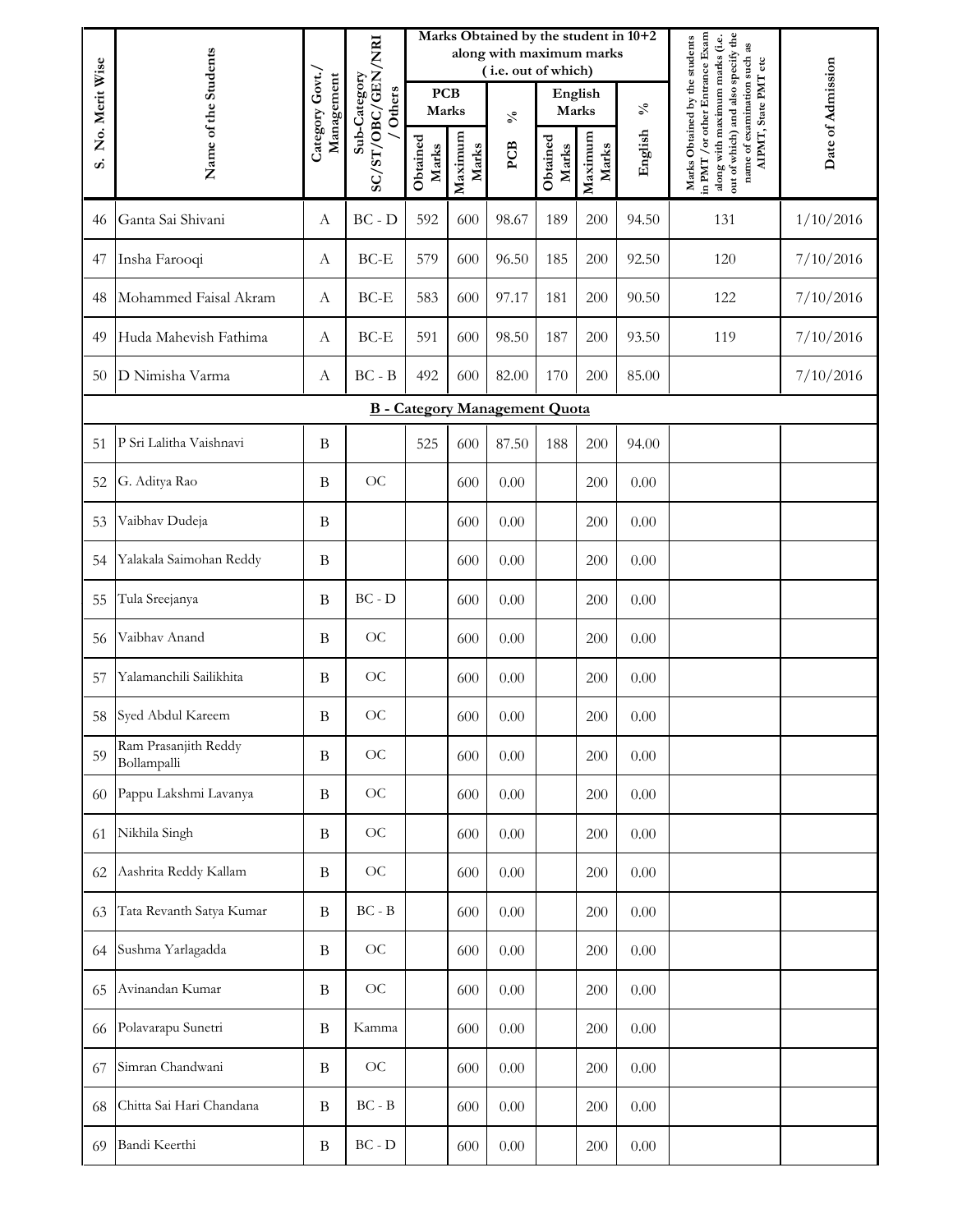|                | Name of the Students                                                      |                               |                          |                     |                  | Marks Obtained by the student in 10+2<br>along with maximum marks<br>(i.e. out of which) |                   |                  |                 |                                                                                                                                                                                               |                   |
|----------------|---------------------------------------------------------------------------|-------------------------------|--------------------------|---------------------|------------------|------------------------------------------------------------------------------------------|-------------------|------------------|-----------------|-----------------------------------------------------------------------------------------------------------------------------------------------------------------------------------------------|-------------------|
| No. Merit Wise |                                                                           | Category Govt./<br>Management | Sub-Category<br>/ Others | <b>PCB</b><br>Marks |                  | $\mathcal{S}_0$                                                                          | English<br>Marks  |                  | $\mathcal{S}_0$ |                                                                                                                                                                                               |                   |
| ဖ              |                                                                           |                               | SC/ST/OBC/GEN/NRI        | Obtained<br>Marks   | Maximum<br>Marks | PCB                                                                                      | Obtained<br>Marks | Maximum<br>Marks | English         | Marks Obtained by the students in PMT / or other Entrance Exam<br>out of which) and also specify the<br>along with maximum marks (i.e.<br>name of examination such as<br>AIPMT, State PMT etc | Date of Admission |
| 70             | Mallemala Pavithra                                                        | $\, {\bf B}$                  | $\operatorname{BC}$      |                     | 600              | 0.00                                                                                     |                   | 200              | 0.00            |                                                                                                                                                                                               |                   |
| 71             | Salwa Gangadhar Chetana                                                   | $\bf{B}$                      | $BC - A$                 |                     | 600              | 0.00                                                                                     |                   | 200              | 0.00            |                                                                                                                                                                                               |                   |
| 72             | Satyajeet Sehrawat                                                        | $\, {\bf B}$                  | OC                       |                     | 600              | 0.00                                                                                     |                   | 200              | 0.00            |                                                                                                                                                                                               |                   |
| 73             | K. Archana                                                                | $\, {\bf B}$                  | $BC - D$                 |                     | 600              | 0.00                                                                                     |                   | 200              | 0.00            |                                                                                                                                                                                               |                   |
| 74             | Meghna Munagapati                                                         | $\, {\bf B}$                  | OC                       |                     | 600              | 0.00                                                                                     |                   | 200              | 0.00            |                                                                                                                                                                                               |                   |
| 75             | Gargi Jha                                                                 | $\bf{B}$                      |                          |                     | 600              | 0.00                                                                                     |                   | 200              | 0.00            |                                                                                                                                                                                               |                   |
| 76             | Aakriti Sharan                                                            | $\, {\bf B}$                  |                          |                     | 600              | 0.00                                                                                     |                   | 200              | 0.00            |                                                                                                                                                                                               |                   |
| 77             | Akshita Gupta                                                             | $\, {\bf B}$                  | OC                       |                     | 600              | 0.00                                                                                     |                   | 200              | 0.00            |                                                                                                                                                                                               |                   |
| 78             | Gurajala Aneesh Sai Reddy                                                 | $\, {\bf B}$                  | Reddy                    |                     | 600              | 0.00                                                                                     |                   | 200              | 0.00            |                                                                                                                                                                                               |                   |
| 79             | Lukka Divija                                                              | B                             |                          |                     | 600              | 0.00                                                                                     |                   | 200              | 0.00            |                                                                                                                                                                                               |                   |
| 80             | K Srinivas Reddy                                                          | $\bf{B}$                      | $BC - D$                 |                     | 600              | 0.00                                                                                     |                   | 200              | 0.00            |                                                                                                                                                                                               |                   |
| 81             | Narapa Reddy Meghana                                                      | $\, {\bf B}$                  | Reddy                    |                     | 600              | 0.00                                                                                     |                   | 200              | 0.00            |                                                                                                                                                                                               |                   |
|                | C - Category - 15% of Management Quota Seats under NRI Students/NRI Wards |                               |                          |                     |                  |                                                                                          |                   |                  |                 |                                                                                                                                                                                               |                   |
| 82             | Gona Venkata Shriya Rao                                                   |                               | OC<br>Velama             |                     |                  | ####                                                                                     |                   |                  | ####            | $\boldsymbol{0}$                                                                                                                                                                              |                   |
| 83             | Ala Harshitha Reddy                                                       |                               | OC                       |                     |                  | ####                                                                                     |                   |                  | ####            | $\boldsymbol{0}$                                                                                                                                                                              |                   |
| 84             | Dandamudi Asvita                                                          |                               | OC<br>Kamma              |                     |                  | ####                                                                                     |                   |                  | ####            | $\boldsymbol{0}$                                                                                                                                                                              |                   |
| 85             | Manmayee Yerra                                                            |                               | OC<br>Kamma              |                     |                  | ####                                                                                     |                   |                  | ####            | $\boldsymbol{0}$                                                                                                                                                                              |                   |
| 86             | M. Shradha                                                                |                               | OC                       |                     |                  | ####                                                                                     |                   |                  | ####            | $\boldsymbol{0}$                                                                                                                                                                              |                   |
| 87             | Tanuja Mallela                                                            |                               | OC                       |                     |                  | ####                                                                                     |                   |                  | ####            | $\boldsymbol{0}$                                                                                                                                                                              |                   |
| 88             | Muthyala Srinidhi                                                         |                               | $BC-D$                   |                     |                  | ####                                                                                     |                   |                  | ####            | $\boldsymbol{0}$                                                                                                                                                                              |                   |
| 89             | Gutta Phanisha                                                            |                               | OC                       |                     |                  | ####                                                                                     |                   |                  | ####            | $\boldsymbol{0}$                                                                                                                                                                              |                   |
| 90             | Manisha Kanumuri                                                          |                               | OC<br>Chowdar            |                     |                  | ####                                                                                     |                   |                  | ####            | $\boldsymbol{0}$                                                                                                                                                                              |                   |